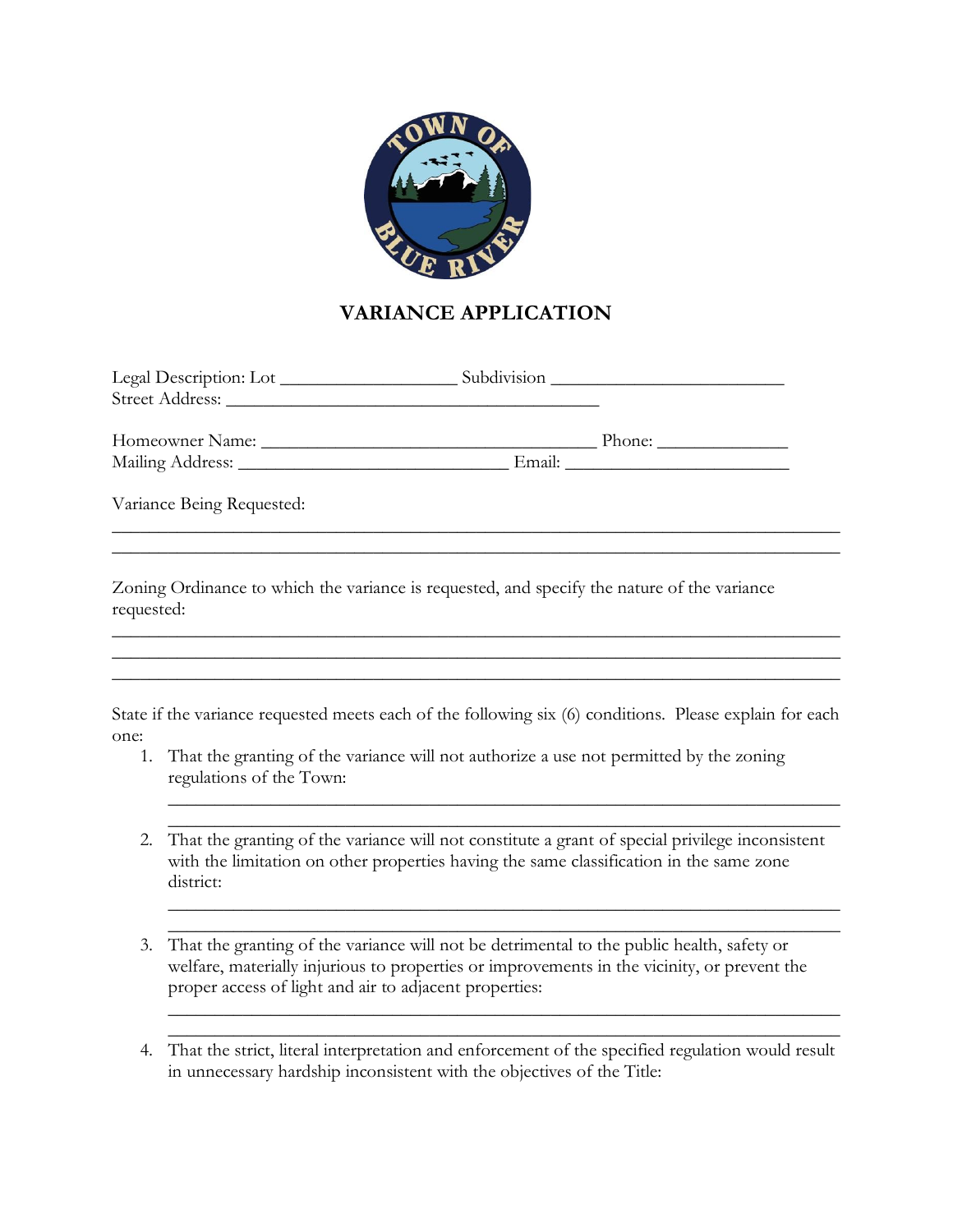5. That the circumstances found to create a hardship were not created by the owner, and are not due to, or the result of, general conditions in the zone district and cannot reasonably be corrected:

 $\_$  , and the set of the set of the set of the set of the set of the set of the set of the set of the set of the set of the set of the set of the set of the set of the set of the set of the set of the set of the set of th  $\_$  , and the set of the set of the set of the set of the set of the set of the set of the set of the set of the set of the set of the set of the set of the set of the set of the set of the set of the set of the set of th

 $\_$  , and the set of the set of the set of the set of the set of the set of the set of the set of the set of the set of the set of the set of the set of the set of the set of the set of the set of the set of the set of th  $\_$  , and the set of the set of the set of the set of the set of the set of the set of the set of the set of the set of the set of the set of the set of the set of the set of the set of the set of the set of the set of th

 $\_$  , and the set of the set of the set of the set of the set of the set of the set of the set of the set of the set of the set of the set of the set of the set of the set of the set of the set of the set of the set of th \_\_\_\_\_\_\_\_\_\_\_\_\_\_\_\_\_\_\_\_\_\_\_\_\_\_\_\_\_\_\_\_\_\_\_\_\_\_\_\_\_\_\_\_\_\_\_\_\_\_\_\_\_\_\_\_\_\_\_\_\_\_\_\_\_\_\_\_\_\_\_\_

6. That the variance would not be out of harmony with the intent and purpose of the zoning code:

### NO VARIANCE AUTHORIZING A CHANGE IN THE PERMITTED USE OF THE PROPERTY SHALL BE GRANTED.

The following documents are submitted herewith for the Commission's information and review:

1. \_\_\_\_\_\_\_\_\_\_\_\_\_\_\_\_\_\_\_\_\_\_\_\_\_\_\_\_\_\_\_\_\_\_\_\_\_\_\_\_\_\_\_\_\_\_\_\_\_\_\_\_\_\_\_\_\_\_\_\_\_\_\_\_\_\_\_\_\_\_\_  $2.$  $3.$  $4.$ 

I/We the applicant named herein understand the following:

- 1. That the main function of the Planning and Zoning Commission is to provide for reasonable interpretations of codes and ordinances with relation to their intent, so that the spirit of the ordinance(s) shall be observed, public safety and welfare secured and justice adhered to.
- 2. Notice of hearings to be given at the expense of the applicant by publication in a newspaper of general circulation within the Town by posting on the premises and by mailing to all property owners within three hundred (300) feet of the property in question. Notices shall be posted, published and mailed at least ten (10) days before the hearing date and shall contain the time and date of the hearing, the name of the applicant, a general description of the property indicating its location (which may be shown by map), what relief is being sought and the grounds on which the relief is being sought. The owners within three hundred (300) feet of the affected property were notified of the variance request. This letter shall contain all the names and addresses of those notified, and shall be submitted to the Building Department at least ten (10) days prior to the scheduled hearing. The application must be submitted to the Building Department at least twenty (20) days prior to the date of the hearing.
- 3. I/We (the applicant) shall be notified of the Commission's decision within thirty (30) days after the date of the hearing.
- 4. That any decision made by the Planning and Zoning Commission is not binding as to covenants, which apply to the property in question. Applicant is responsible for obtaining any necessary approvals from the Homeowner's Associations or Committees, which administer the covenants within the subdivision where the property is located.
- 5. Within seven (7) days following action by the Planning and Zoning Commission, written findings and decision, in the form of a resolution, shall be transmitted to the applicant and to the Board of Trustees. Such decision of the Planning and Zoning Commission, with respect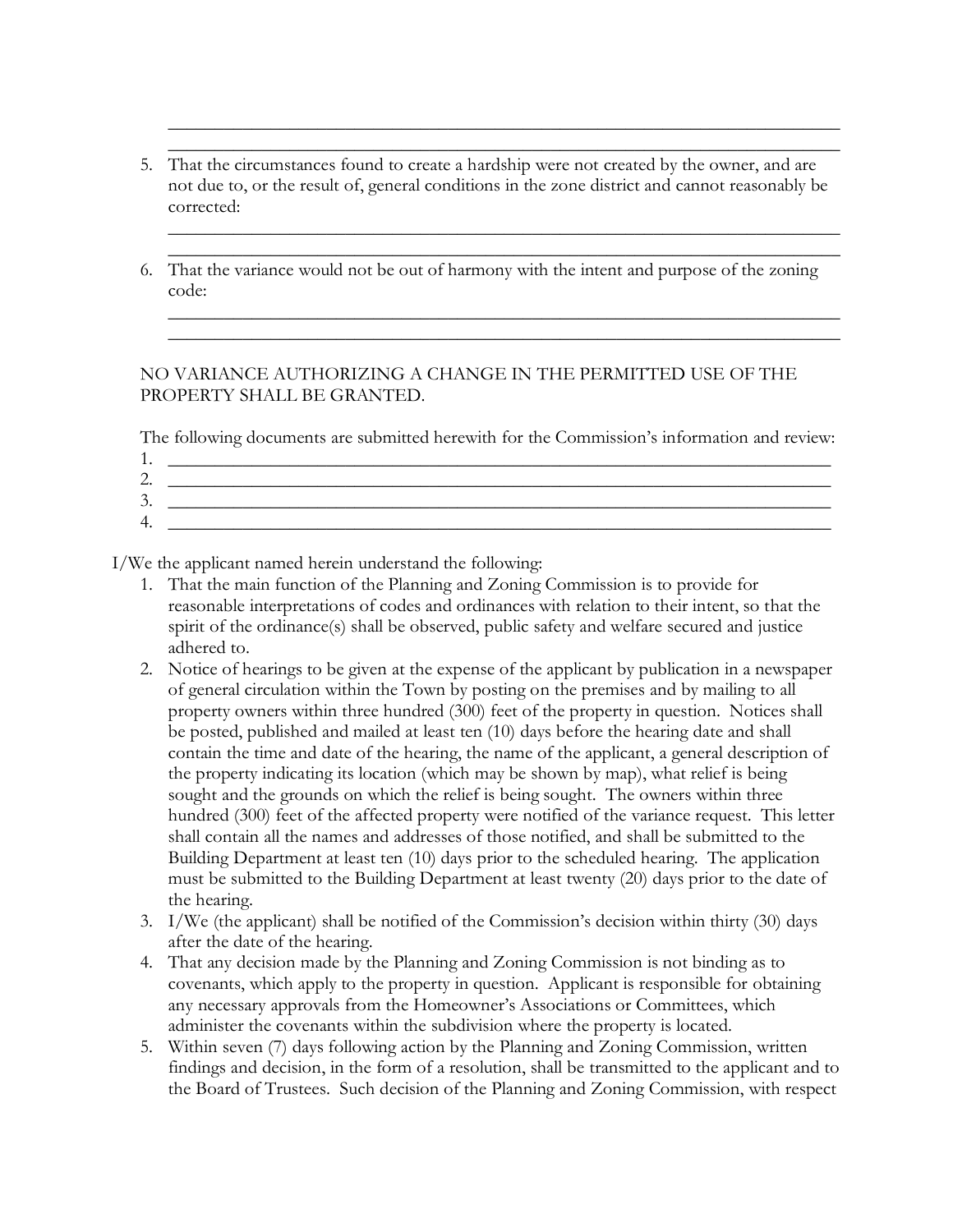to variances, is final and is subject to appeal only through a court competent jurisdiction pursuant to §31-23-307, C. R. S.

| o.<br>$-1 - 1 - 1$<br>$510^{n}$<br>няг | мы<br>acc<br>- |  |
|----------------------------------------|----------------|--|
|                                        |                |  |

\_\_\_\_\_\_\_\_\_\_\_\_\_\_\_\_\_\_\_\_\_\_\_\_\_\_\_\_\_\_\_\_\_\_\_\_\_\_\_\_\_\_\_\_\_\_\_\_\_\_\_\_\_\_\_\_\_\_\_\_\_\_\_\_\_\_\_\_\_\_\_\_\_\_\_\_\_\_

 $\mathcal{L}_\mathcal{L} = \mathcal{L}_\mathcal{L} = \mathcal{L}_\mathcal{L} = \mathcal{L}_\mathcal{L} = \mathcal{L}_\mathcal{L} = \mathcal{L}_\mathcal{L} = \mathcal{L}_\mathcal{L} = \mathcal{L}_\mathcal{L} = \mathcal{L}_\mathcal{L} = \mathcal{L}_\mathcal{L} = \mathcal{L}_\mathcal{L} = \mathcal{L}_\mathcal{L} = \mathcal{L}_\mathcal{L} = \mathcal{L}_\mathcal{L} = \mathcal{L}_\mathcal{L} = \mathcal{L}_\mathcal{L} = \mathcal{L}_\mathcal{L}$ 

\_\_\_\_\_\_\_\_\_\_\_\_\_\_\_\_\_\_\_\_\_\_\_\_\_\_\_\_\_\_\_\_\_\_\_\_\_\_\_\_\_\_\_\_\_\_\_\_\_\_\_\_\_\_\_\_\_\_\_\_\_\_\_\_\_\_\_\_\_\_\_\_\_\_\_\_\_\_

Findings of the Planning & Zoning Commission: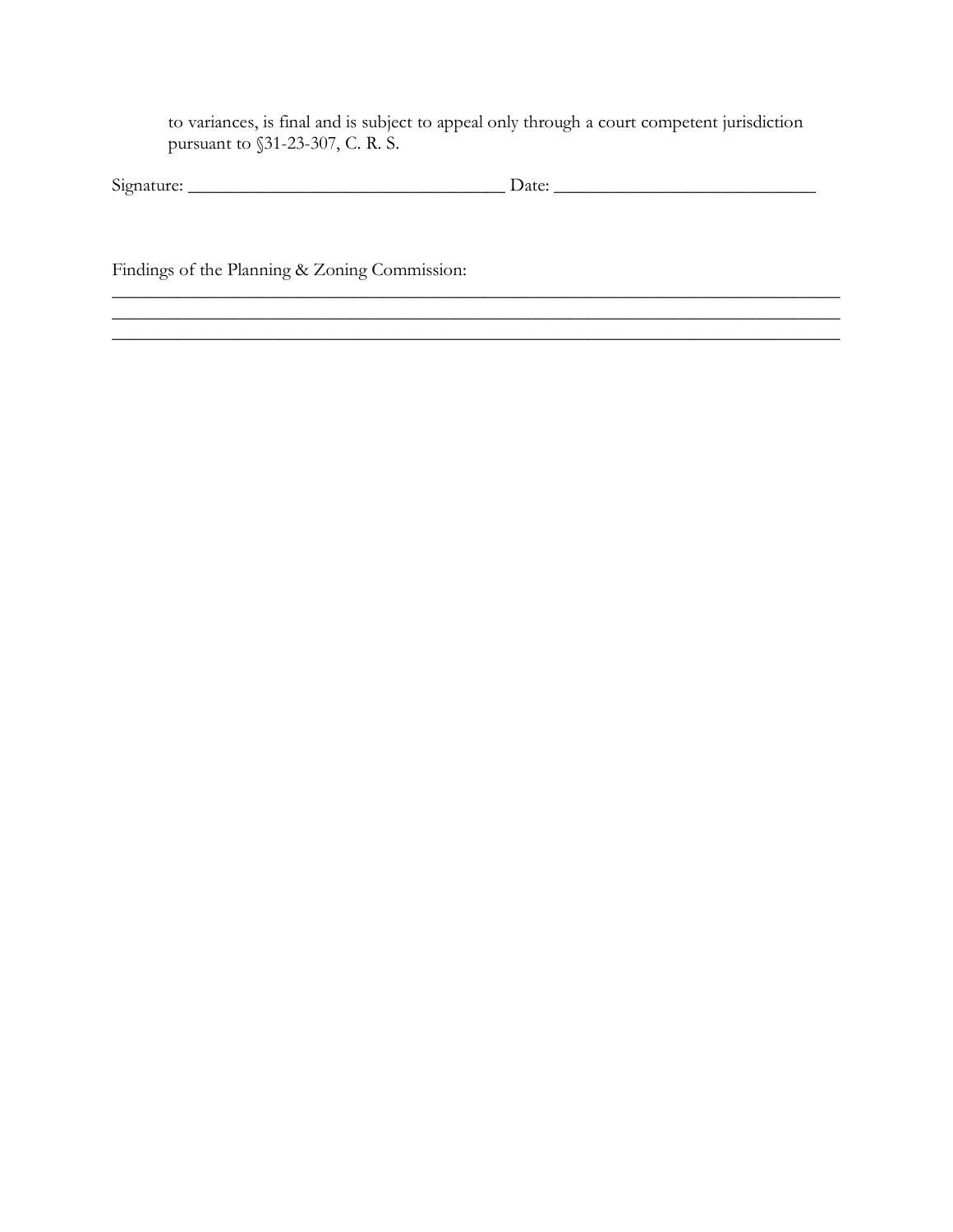### GENERAL INFORMATION AND GUIDELINES

The Town of Blue River has established specified distances from the front, back and sides of all lots as "setbacks" wherein no structures may be erected. These setbacks are maintained to create more open space between homes and structures upon and adjacent to other lots and to maintain open areas along roads and lot lines to prevent encroachment problems along these lines. It is expected that all property owners will respect the concepts and guidelines established by the Town with respect to these setback distances. It is incumbent upon the property owner to consider these setback distances prior to purchasing a new lot, or prior to attempting to enlarge any building or structure upon an existing lot that may not allow such improvements within the allowable building envelope, considering all setback distances.

Only after a property owner has fully demonstrated a true hardship, which was not caused and/or could have been reasonably averted by the applicant, will the Planning and Zoning Commission consider granting a variance to those established setback distances.

The Commission's main criterion for granting a variance is that of a demonstrated "hardship" upon the applicant. Many times an applicant wishes to build a larger structure that is not conducive to the available area (building envelope) upon a lot, taking into account all front, side, and rear setbacks, and they request a variance. You must demonstrate a true hardship, not created by the applicant, to the Commission, which explains why the structure(s) cannot be placed elsewhere without a variance, or downsized to permit the structure to be placed on your lot without a variance, or modified to request the smallest possible sized variance for your situation. The Commission will request you to fully discuss all these other possible alternatives and why they will not work prior to considering a variance for your situation.

The Planning and Zoning Commission (P&Z) consists of seven (7) voting members appointed by the Town of Blue River Board of Trustees for two and four year terms. Assistance with application questions can be obtained from the Town of Blue River Building Official, who is not a member of the Commission and can answer questions and provide guidance without compromising the voting procedure.

After receipt, the Chairman of the P&Z, and/or the Town Building Official, will verify that the application is complete; all questions answered clearly and concisely, with appropriate attachments (maps) that are legible, drawn to scale (not reduced), marked with property locations (subdivisions and lot numbers), dates of survey and by whom, and that the drawings display the variance request clearly (i.e.- locations of all lot lines, structures and sizes, wells, septic system tanks and fields, roads, easements, setbacks, etc.). It is strongly suggested that a registered land surveyor prepare an Improvement Location Certificate (ILC) or a detailed survey for the property and submit it with the application. Applicants must be aware that this is not an extra step; if the variance is approved, the TOBR Building Official must receive an ILC prior to any excavation or construction commencing on the property. Applicants should be aware that surveys in the middle of winter, with heavy snow cover present, are more difficult, costly and time consuming. Such ILC surveys can easily take several weeks to perform, dependent on weather conditions and surveyor workloads. Also, specific dimensions must be stated in the variance request. For example, if a garage or home is requested to be built within a lot setback, the exact distances and exact location from the lot lines to all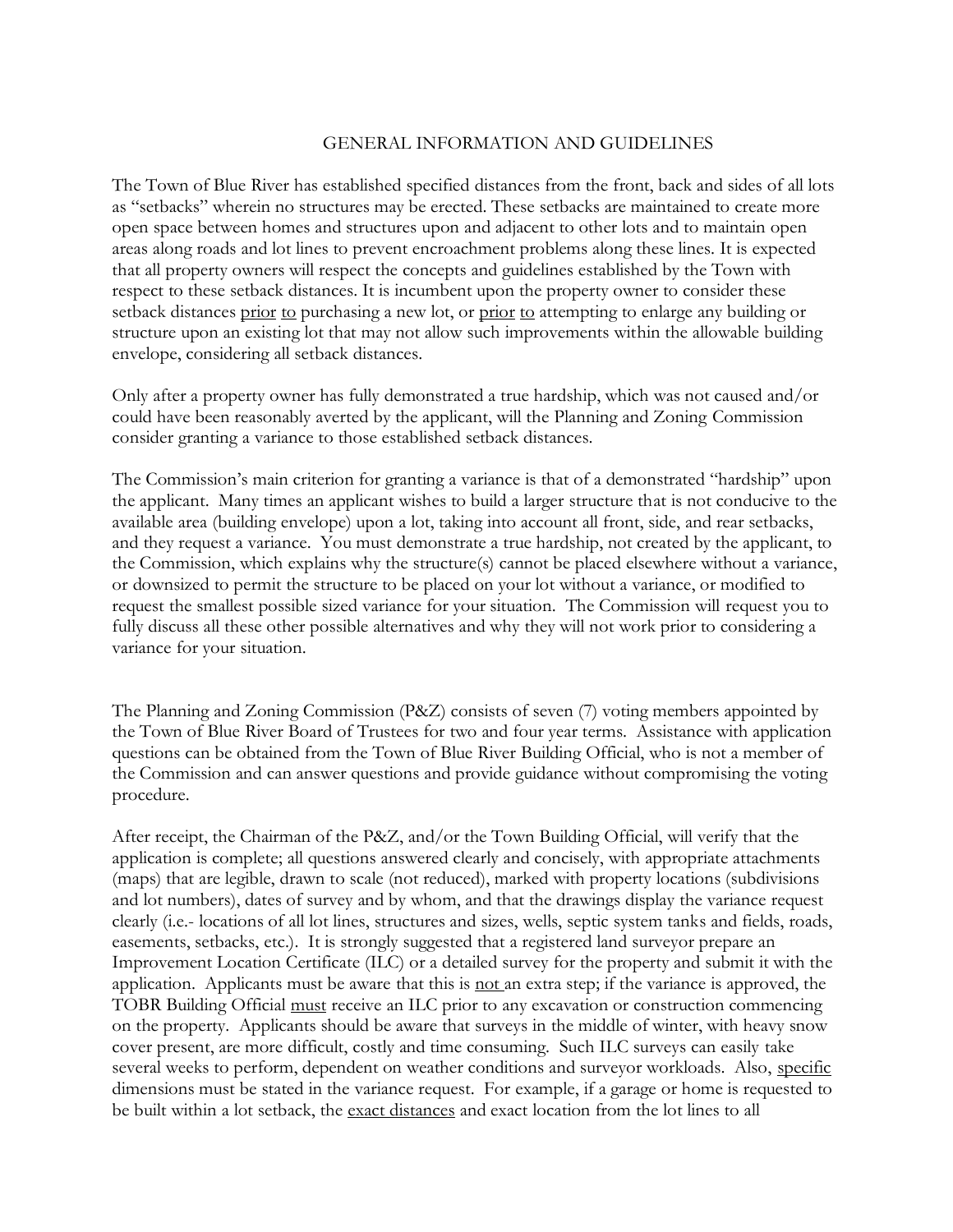home/garage corners and sides (to drip lines) within that variance request must be accurately labeled on the ILC survey, stated on the map, in the application and staked with labeled lath or stakes on the lot for P&Z and public inspection. If a variance is approved, the written approval will state these same exact dimensions in the approval and/or attachments.

The applicant shall also provide an accurate drawing to scale (not reduced) copy of the map they used to determine all property owners located within 300 feet of the subject property seeking the variance. Such a map may be obtained from the Summit County Clerk and Recorder's Office. The Summit County Assessor's Office can provide ownership addresses of the property owners to be notified. Both offices are located at the Summit County Courthouse, 208 E. Lincoln in Breckenridge. The map submitted to the TOBR Clerk should be marked with a line encompassing the 300-foot mark, measured from all points along the property lines. A pencil, compass and straight edge are necessary to perform this task properly.

Accompanying that map shall be a list of all the Subdivision name(s), lot number, and names and addresses of the owners of record that fall within the 300-foot mark. The P&Z Chairman or Building Official may verify with the Assessor's Office regarding the accuracy of the data submitted on the list. Applicant's failure to notify owners of record within 300 feet of the subject property can cause unnecessary delays. If the applicant fails to properly notify a landowner, the applications may be rejected. Applicants should also be aware that the County Assessor's Office maps are not survey accurate, and can be slightly misleading as to exact distances. However, they do show all adjoining subdivisions in relation to each other. Therefore, re-checking exact distances on the official recorded plat in the Clerk and Recorder's Office may be necessary. If there is any question as to a "close distance" of a property to the 300-foot requirement, it is strongly suggested to add extra neighbor notifications rather than risk missing a property owner.

A property owner located within the 300-foot distance that must be notified also includes all Municipal, County, State or Federal landowners (i.e.-county, state or federal roads, national or state forest or lands, county lands, etc.).

If the P&Z Chairman and/or the Building Inspector now deem, the application complete, the TOBR Clerk will send copies of the application and supporting documents to all P&Z members for their information.

The applicant must then pick up a poster from the TOBR Clerk to be displayed upon the lot, which will inform all interested parties of the date, time, and location of the scheduled public hearing regarding the variance request for that property ten day before the hearing. The applicant must also publish notice of the public hearing in the Summit County Journal ten days before the scheduled hearing. Call the TOBR Clerk (970) 547-0545 for assistance with timetables in publishing the notice. The property shall also be marked with stakes identifying the lot lines, setback, and exact location of corners requested in the variance so that interested parties and the P&Z members can relate to the variance request on the ground and identify the specifics of the variance request. It is preferred for these markings to be completed by a registered land surveyor, as part of the ILC survey. After this is completed, the applicant must mail notice to all the property owners on the list provided located within 300-feet of the property. Notice shall include the complete application, including all supporting document and maps along with a brief letter explaining the nature of the variance request.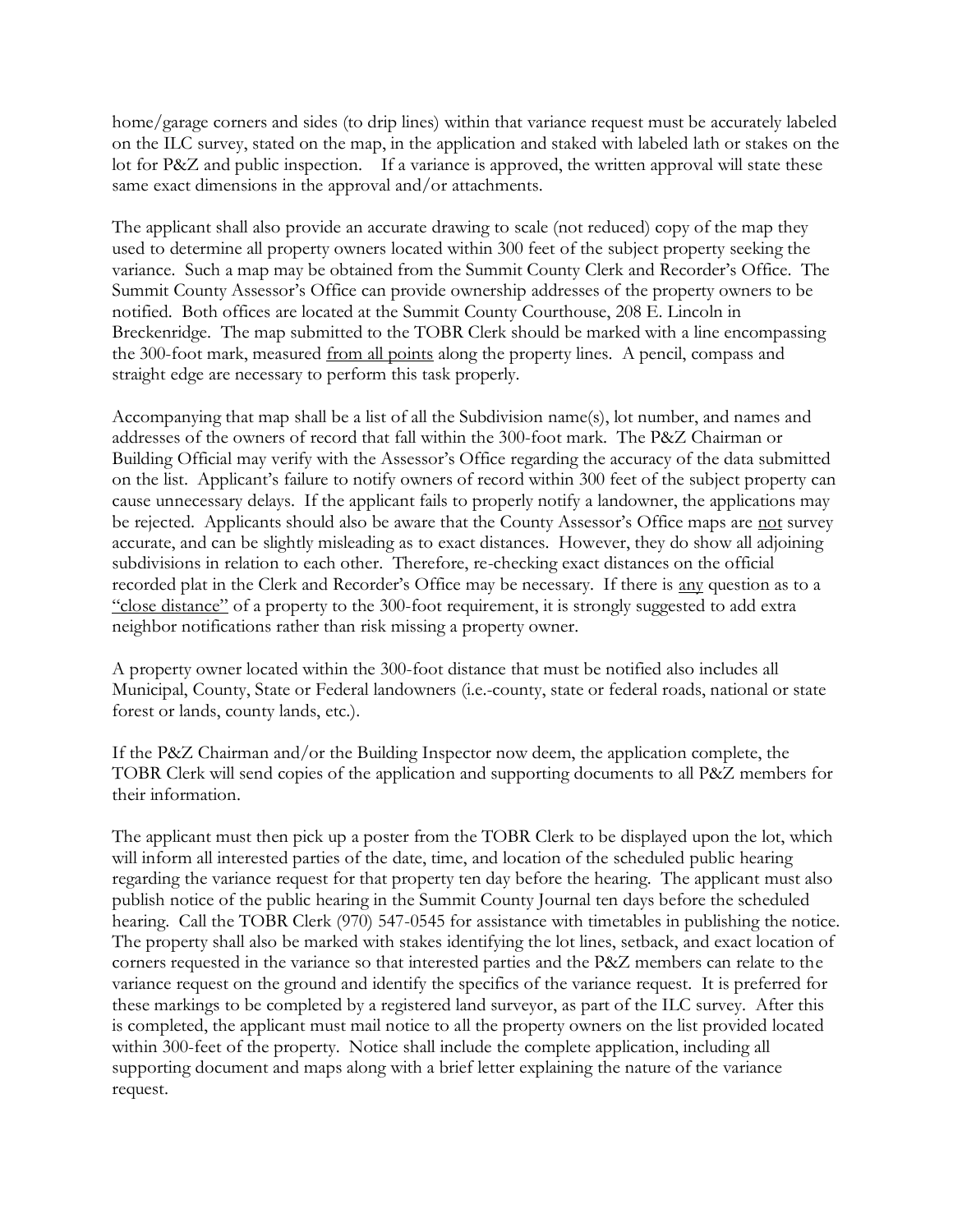As an overview, considering all the above steps, it can easily take a considerable amount of time to properly schedule a public meeting, providing all steps are correctly followed, and depending upon time of year, availability of surveyors, publication notices, review of applications, etc.

# APPLICANT CHECKLIST

- 1. \$400.00 refundable deposit, payable to the Town of Blue River
- 2. Completed "Request for hearing and variance" application including–
	- A. Name and address of the owner and, if the applicant is not the owner, written authorization of the owner to the applicant to make application and act as agent for the owner.
	- B. Evidence of ownership (such as an informational title commitment) and a legal description for all property to be considered for rezoning.
	- C. A written description of the precise nature of the proposed variance and its operating characteristics, and measures proposed to make the variance compatible with other properties in the vicinity
	- D. A site plan, (ILC or survey) preferably by a registered land surveyor, showing proposed development of the site, including topography, building or structure locations, parking, traffic circulation, landscaped area, utilities, drainage features, setbacks and all easements (if any).
	- E. Preliminary building plans and elevations sufficient to indicate the dimensions, general appearance, scale and interior plan of all buildings
- 3. Notice of hearings to be given at the expense of the applicant by publication in a newspaper of general circulation within the Town by posting on the premises and by mailing to all property owners within three hundred (300) feet of the property in question. Notices shall be posted, published and mailed at least ten (10) days before the hearing date and shall contain the time and date of the hearing, the name of the applicant, a general description of the property indicating its locations (which may be shown by map), what relief is being sought and the grounds on which the relief is being sought.
- 4. The applicant shall submit a letter certifying to the Commission all property owners within three hundred (300) feet of the affected property that were notified of the variance request. This letter shall contain all the names and addresses of those notified, and shall be submitted to the Building Department at least ten (10) days prior to the scheduled hearing date. In addition, the applicant shall also provide a copy, to scale (not reduced) of the map they used to determine all property owners within 300 feet of the subject property, which shows the 300 foot distances from all property lines and the affected lots (property owners) to be notified within these distances.
- 5. The application must be submitted to the Building Department at least twenty (20) days prior to the date of the hearing.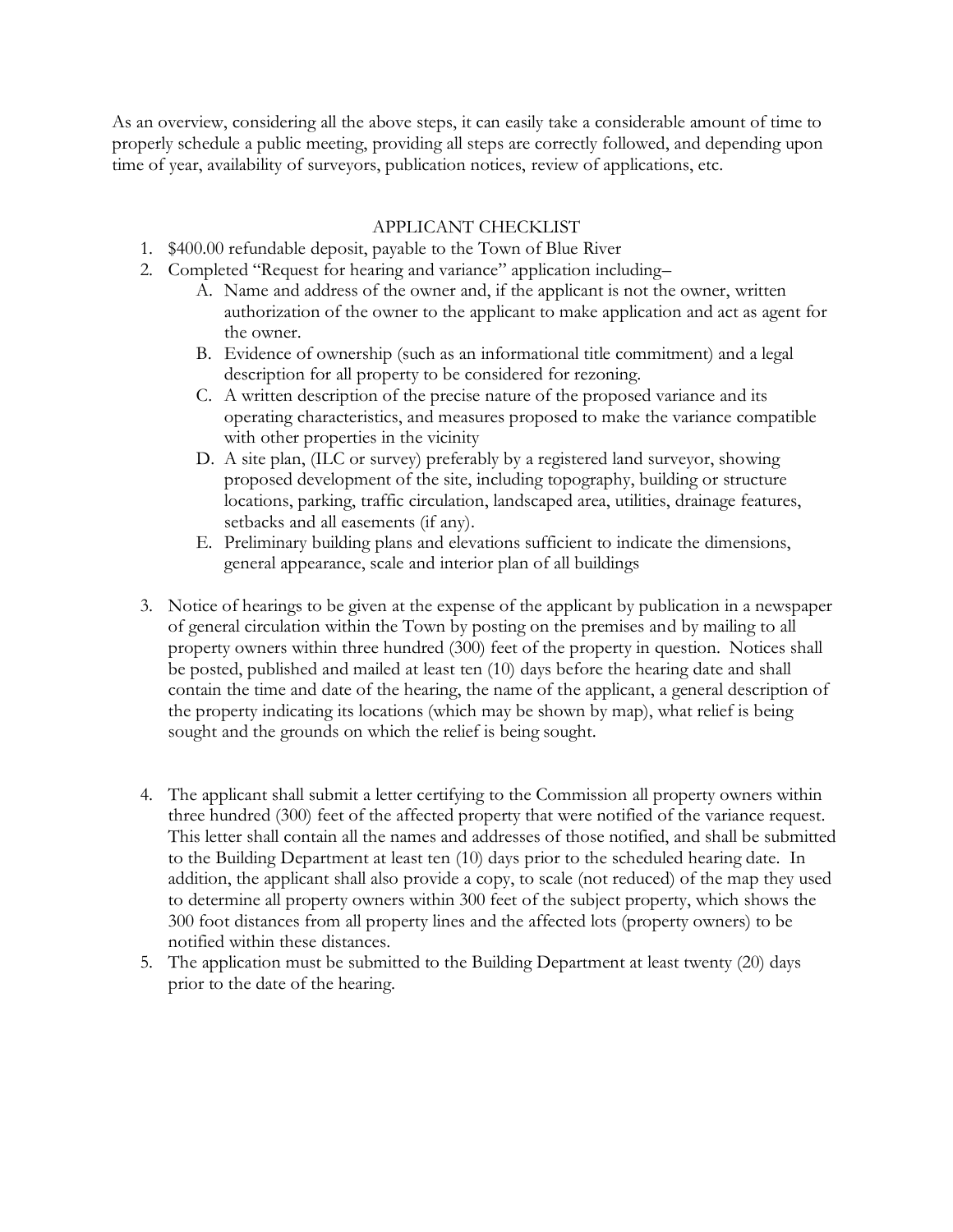#### **ARTICLE XI Variances**

#### **Sec. 16-11-10. Application; public hearing.**

An application for a variance shall be heard by the Planning and Zoning Commission in accordance with Section 16-2-60(b) of this Chapter. The application shall include the following information, unless determined by the Building Official to be unnecessary for its consideration:

(1) Name and address of the owner and, if the applicant is not the owner, written authorization of the owner to the applicant to make application and act as agent for the owner;

(2) Evidence of ownership (such as an informational title commitment) and a legal description for all property to be considered for rezoning;

(3) A list of the owners of all properties within the boundaries of the area to be rezoned or changed, and of all properties within three hundred (300) feet of the property proposed to be rezoned or changed. The owners list shall include the name of all owners, their addresses and a general description of the property owned by each.

(4) A description of the precise nature of the proposed variance and its operating characteristics, and measures proposed to make the variance compatible with other properties in the vicinity;

(5) A site plan, showing proposed development of the site, including topography, building or structure locations, parking, traffic circulation, usable open space, landscaped area and utilities and drainage features;

(6) Preliminary building plans and elevations sufficient to indicate the dimensions, general appearance, scale and interior plan of all buildings;

(7) Such additional materials as the Planning and Zoning Commission may prescribe or the applicant may submit pertinent to the application and to the findings prerequisite to the granting of a variance. (Ord. 05-02 §6, 2005)

#### **Sec. 16-11-20. Approval criteria.**

The following criteria shall be considered in reviewing applications for a variance:

(1) The relationship of the requested variance to other existing or potential uses and structures in the vicinity;

(2) The degree to which relief from the strict or literal interpretation and enforcement of a specified regulation is necessary to achieve compatibility and uniformity of treatment objectives of this Chapter without grant of special privilege;

(3) The effect of the requested variance on light and air, traffic movement, public facilities and utilities and public safety;

(4) Such other factors and criteria as the Planning and Zoning Commission deems applicable to the proposed variance. (Ord. 05-02 §6, 2005; Ord. 06-01 §1, 2006)

#### **Sec. 16-11-30. Findings required.**

The Planning and Zoning Commission shall make all the following written findings before granting a variance:

(1) That the granting of the variance will not authorize a use not permitted by the zoning regulations of the Town;

(2) That the granting of the variance will not constitute a grant of special privilege inconsistent with the limitations on other properties having the same classification in the same district;

(3) That the granting of the variance will not be detrimental to the public health, safety or welfare, materially injurious to properties or improvements in the vicinity or prevent the proper access of light and air to adjacent properties;

(4) That the strict, literal interpretation and enforcement of the specified regulation would result in unnecessary physical hardship inconsistent with the objectives of this Chapter;